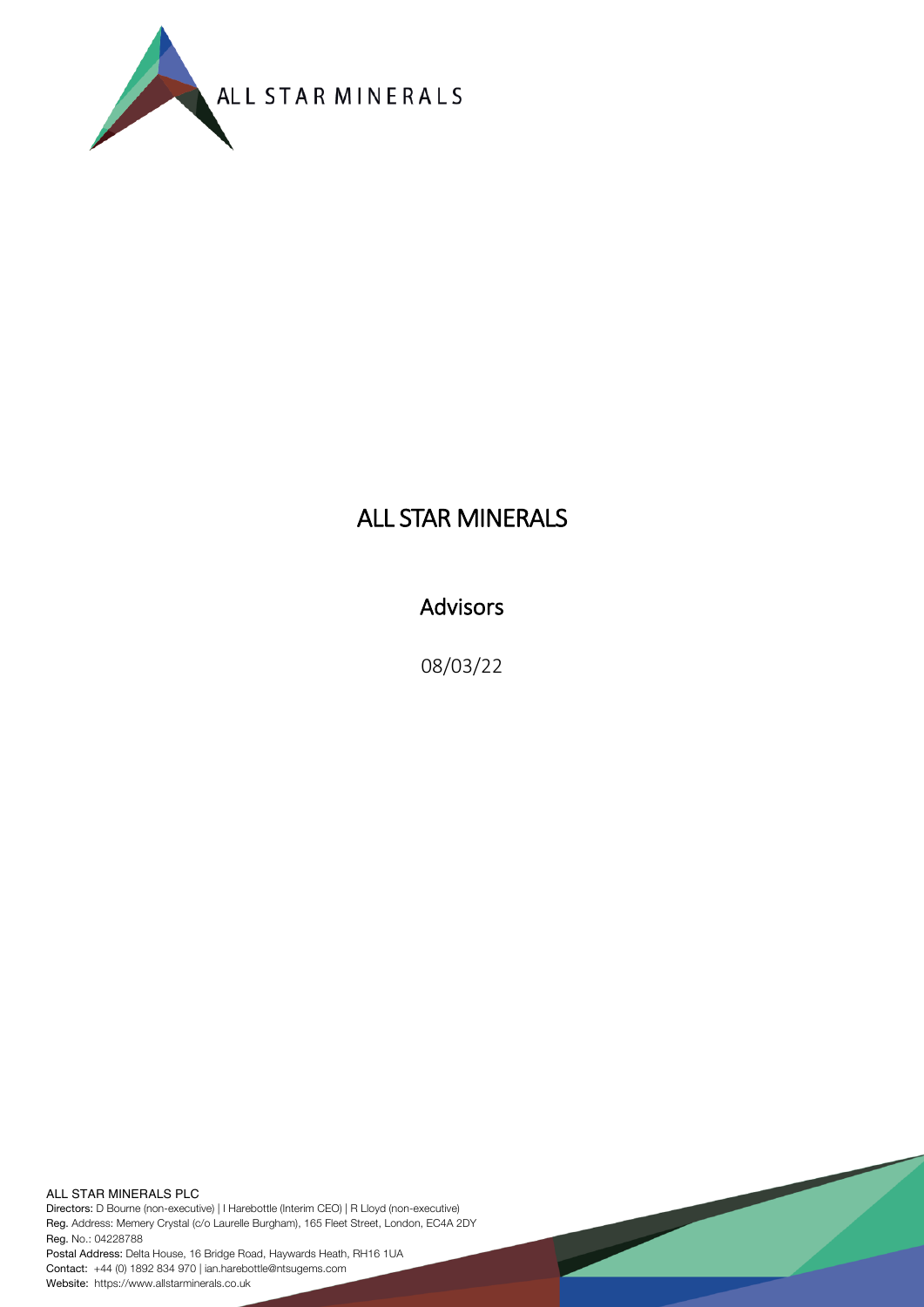# **Table of Contents**

| 1              |       |  |
|----------------|-------|--|
|                | 1.1   |  |
|                | 1.2   |  |
|                | 1.2.1 |  |
| $\overline{2}$ |       |  |
|                | 2.1   |  |
|                | 2.2   |  |
|                | 2.2.1 |  |
| 3              |       |  |
|                | 3.1   |  |
|                | 3.2   |  |
|                | 3.2.1 |  |
| $\overline{4}$ |       |  |
|                | 4.1   |  |
|                | 4.2   |  |
|                | 4.2.1 |  |
| 5              |       |  |
|                | 5.1   |  |
|                | 5.2   |  |
|                | 5.2.1 |  |
| 6              |       |  |
|                | 6.1   |  |
|                | 6.2   |  |
|                | 6.2.1 |  |
| $\mathcal{I}$  |       |  |
|                | 7.1   |  |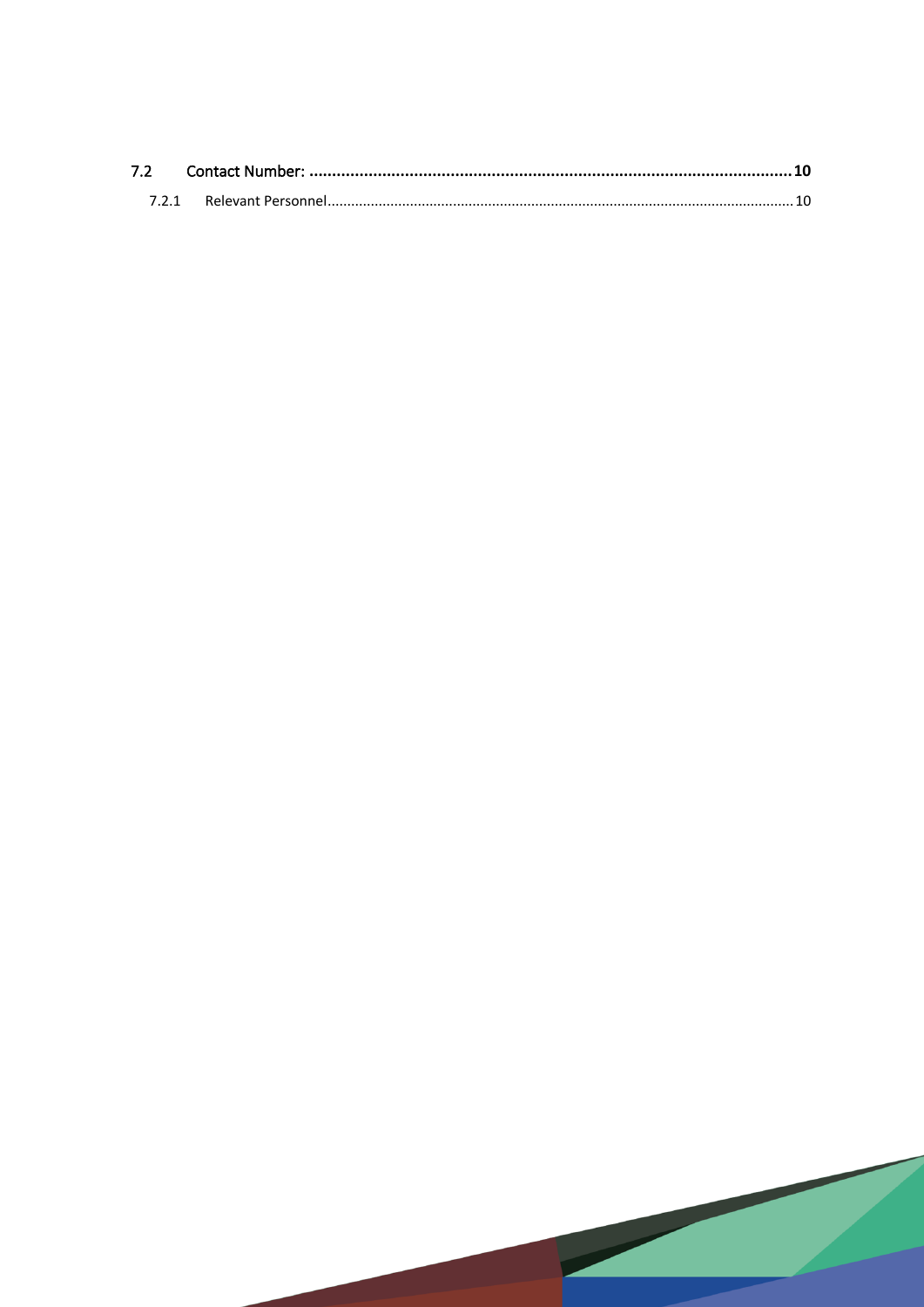## 1 Brokers - SP Angel Corporate Finance LLP

#### 1.1 Address:

Prince Frederick House 35 - 39 Maddox Street London W1S 2PP

### 1.2 Contact Number:

+44 20 3470 0470

- 1.2.1 Relevant Personnel
- 1.2.1.1 Corporate Finance Department

Ewan Leggat

- M: 07720 400 171
- E: ewan.leggat@spangel.co.uk

#### Charlie Bouverat

- M: 07776 422 029
- E: Charlie.Bouverat@spangel.co.uk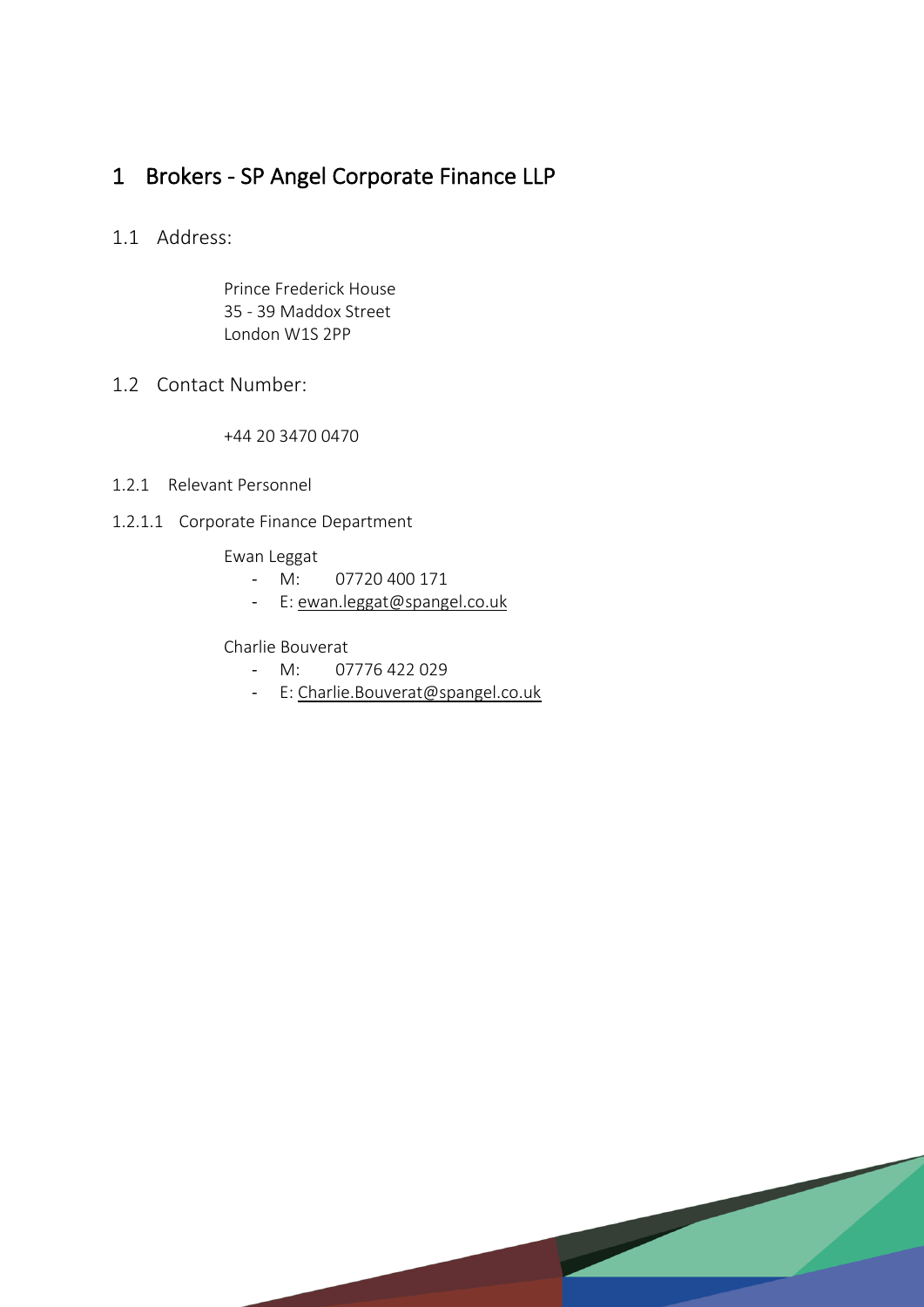### 2 AQSE Corporate Advisor - Cairn Financial Advisers LLP

#### 2.1 Address:

Ninth floor 107 Cheapside London EC2V 6DN

#### 2.2 Contact Number:

#### +44 (0)20 7213 0880

#### 2.2.1 Relevant Partners

Liam Murray

- M: +44 (0) 20 7213 0883
- E: liam.murray@cairnfin.com

#### Ludovico Lazzaretti

- M: +44 (0) 20 7213 0884
- E: Ludo.lazzaretti@cairnfin.com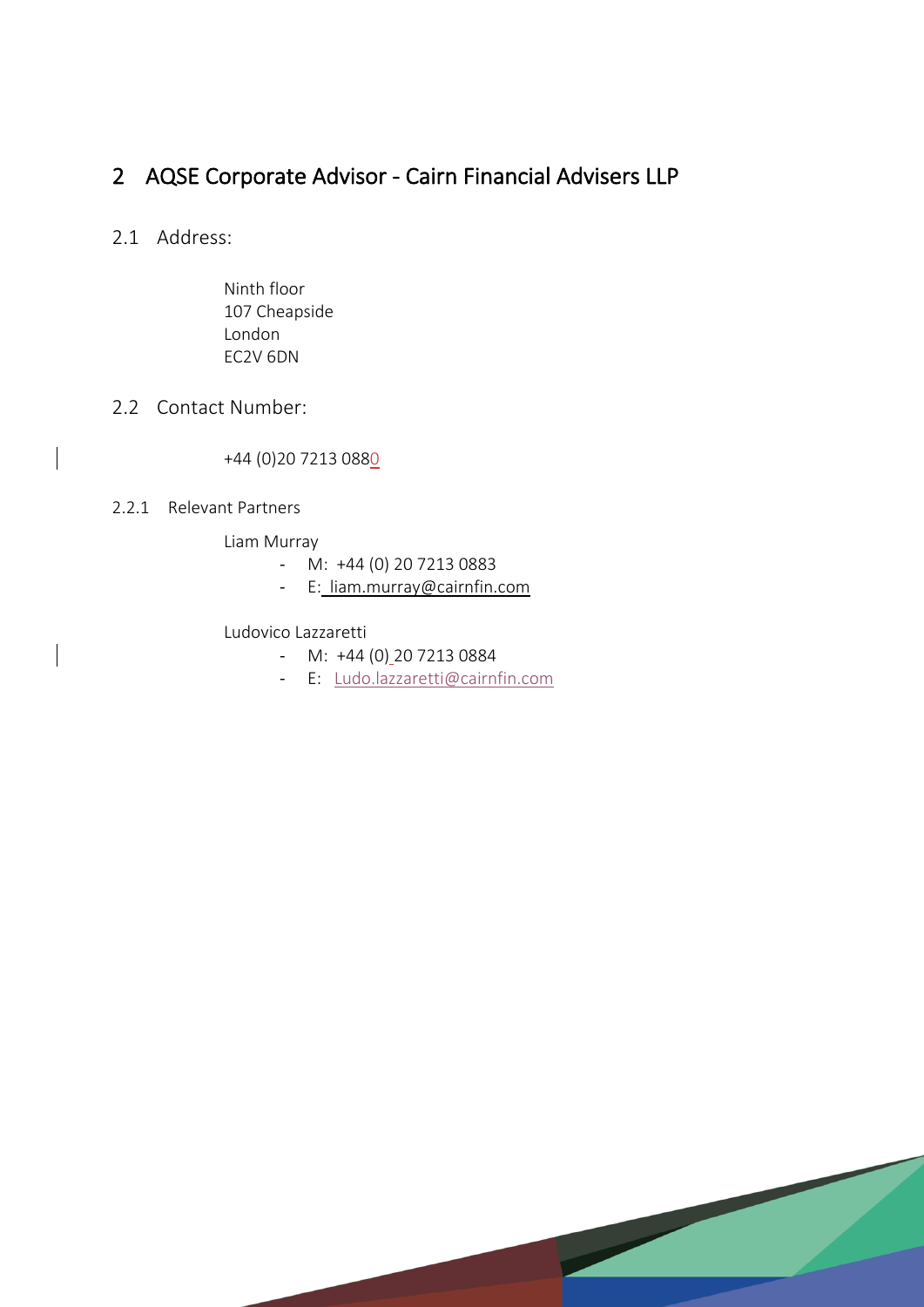## 3 Investor Relations - Blythe*weigh*

#### 3.1 Address:

4-5 Castle Court London EC3V 9DL

#### 3.2 Contact Number:

+44 (0) 207 138 3204

#### 3.2.1 Relevant Personnel

Tim

- Direct line: +44 (0) 207 138 3205
- M: +44 (0) 7816 924626
- H: +44 (0) 207 381 1358
- E: Tim.Blythe@Blytheweigh.com

Megan

- Direct line: +44 (0) 207 138 3222
- M: +44 (0) 7515 857 619
- E: Megan.Ray@Blytheweigh.com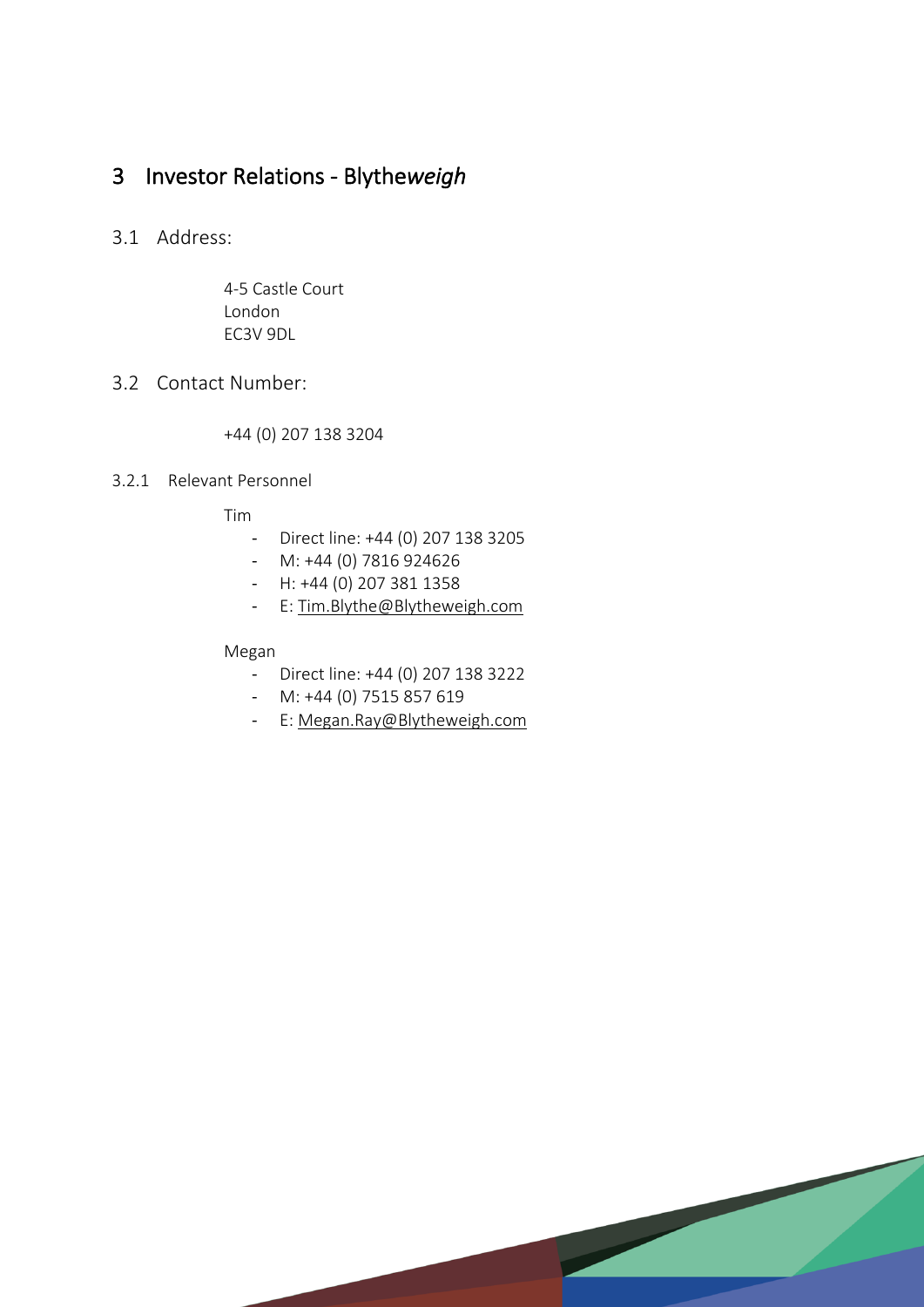## 4 Company Secretary and Accountants – Orana Corp

### 4.1 Address:

Delta House 16 Bridge Road Haywards Heath RH16 1UA

#### 4.2 Contact Number:

+44 20 7242 5905

#### 4.2.1 Relevant Personnel

Anthony Eastman

- M: +44 (0) 779 543 0246
- E: aeastman@oranacorp.com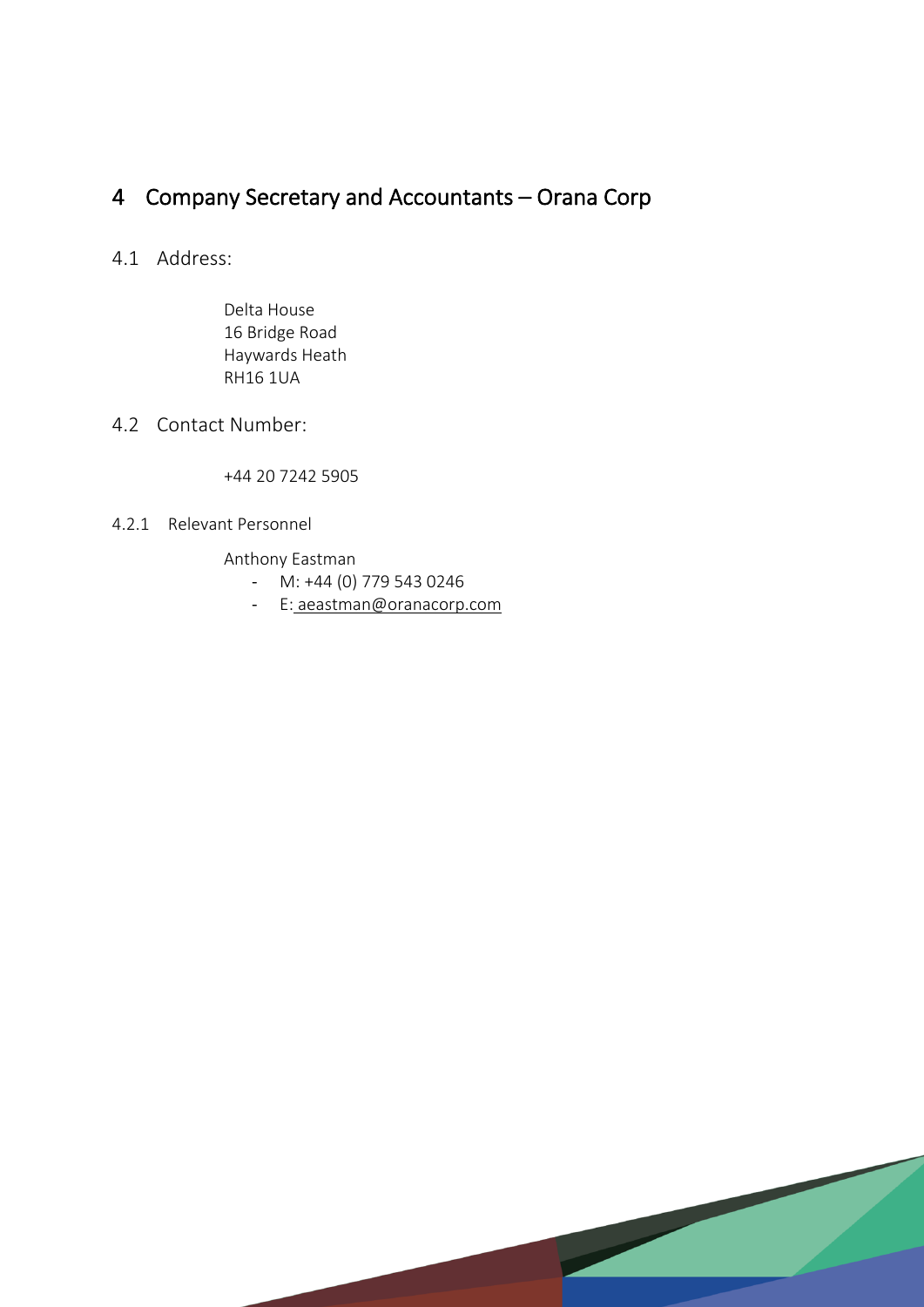## 5 Legal Advisors - Memery Crystal LLP

5.1 Address:

165 Fleet Street London EC4A 2DY

5.2 Contact Number:

+44 20 7242 5905

- 5.2.1 Relevant Personnel
- 5.2.1.1 Chief Executive

Nick David –

- DDI: +44 20 7400 3215
- M: +44 (0) 7885 368 342
- E: nick.davis@memerycrystal.com

#### 5.2.1.2 Senior Associate

Robert Black

- DDI: +44 20 7400 3212
- M: +44 (0) 7388 377 127
- E: Robert.Black@memerycrystal.com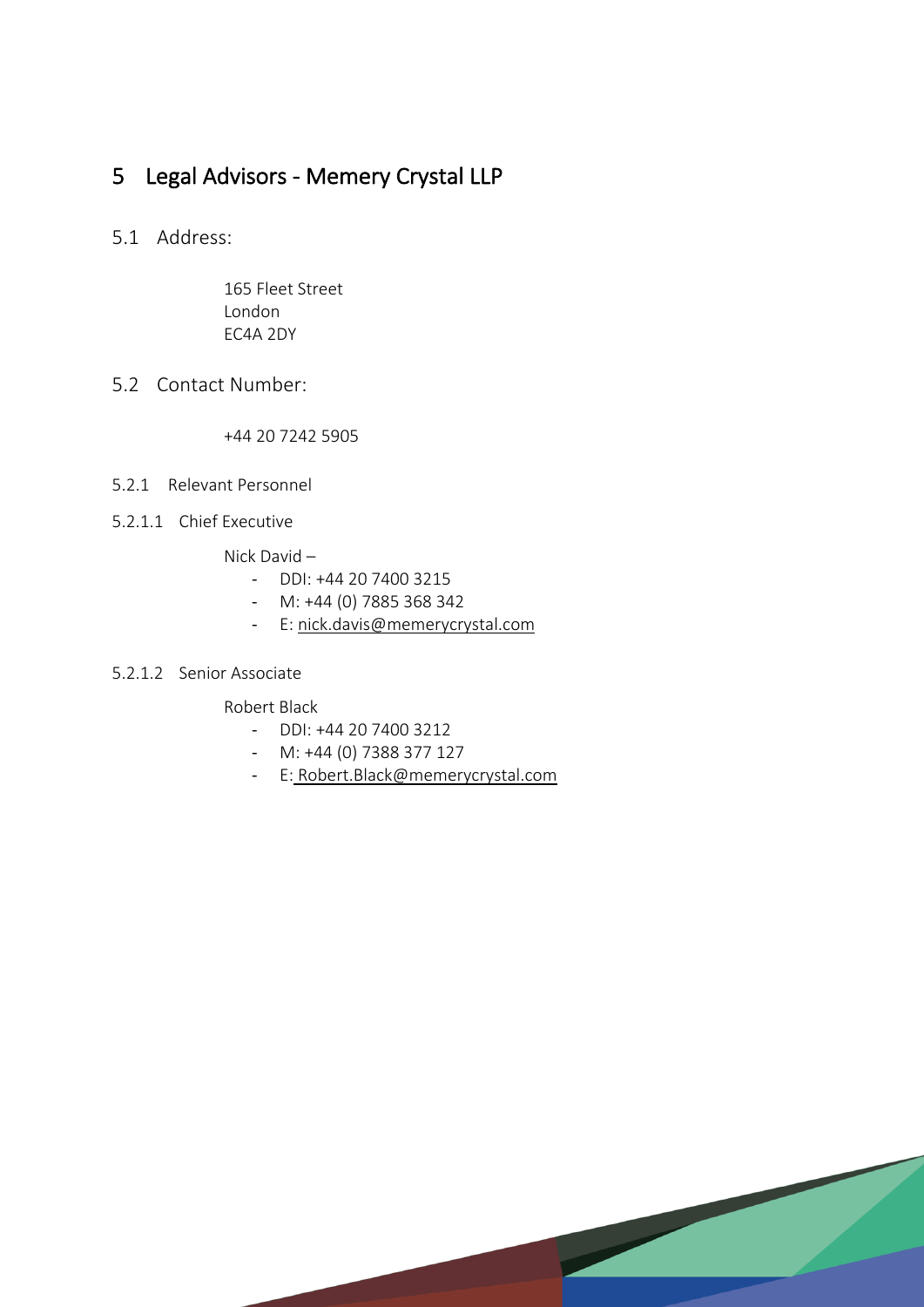## 6 Registrars – Neville Registrars

### 6.1 Address:

Neville House Steelpark Road Halesowen B62 8HD

#### 6.2 Contact Number:

+44 (0) 121 585 1131

- 6.2.1 Relevant Personnel
- 6.2.1.1 Registrar

Anne Eades - E: anne@nevilleregistrars.co.uk

6.2.1.2 Meetings Manager & Corporate Actions Executive

Reece Mason

- E: reece@nevilleregistrars.co.uk